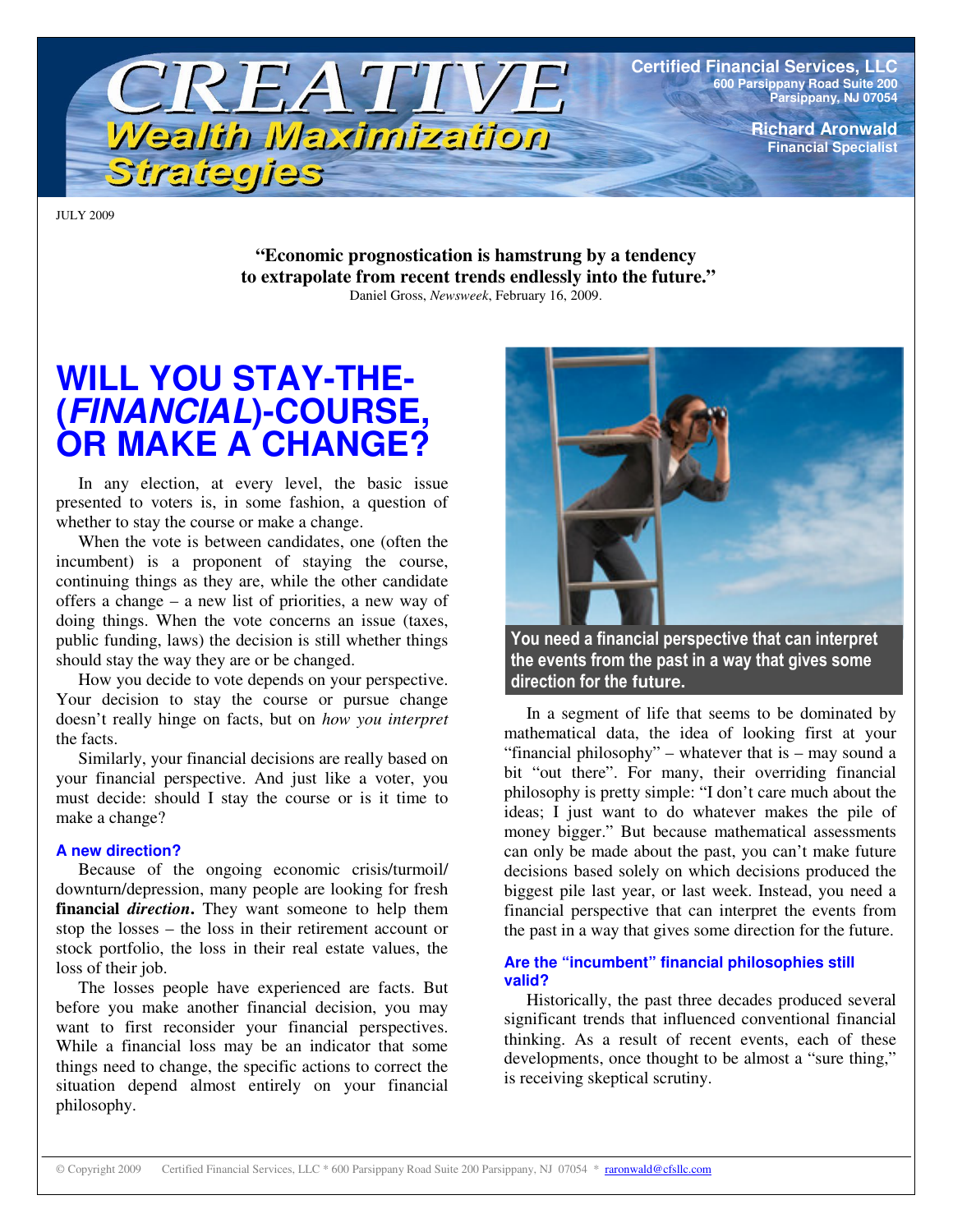*As values have plummeted in a manner not seen since the Great Depression, people are asking…*

**Is the stock market worth the risk?** After three decades of trending upward in a steady, profitable course, it was common for financial observers to conclude that the financial markets offered the greatest opportunities for investment reward. And the expansion of the mutual fund industry meant even small investors could reap big-time profits.

However, the steep declines since the all-time highs in October 2007 have left many people reeling. Investors may have always known that returns aren't guaranteed, they may have even experienced periodic short-term losses. But the majority of investors never expected to see 30% to 50% of their account values wiped out in one year. Very swiftly, planning for next year's retirement

became planning to keep on working, and hoping for enough time to recover from the losses.

*As real estate values have declined, and foreclosures continue to glut the market, people are asking…*

**Does it still make sense to "invest" in a personal residence?** The realtor's mantra is, "Your home is your greatest asset." Buy in with as little down as possible; use the appreciated equity to keep

trading up. It wasn't unusual for a \$5,000 down payment on a starter home to result in a \$1 million mansion 10 years later. And if you didn't use the equity to trade up to a larger residence, you could always open a home equity line of credit to tap your gains.

Every part of this scenario worked – until the economy slowed. Defaults and foreclosures started to pile up, and housing values started to level off, and then drop. In a flash all that equity vanished – poof! For some, the loss has turned them upside down – they owe more than the house is worth – and they face two choices, neither of them good. They can continue making mortgage payments, knowing it may be years before the payments result in any equity. Or they can simply walk away, taking a hit on their credit history and losing whatever they had invested.

*As employment has become more tenuous, people are asking…*

**Should I keep maximizing my qualified retirement plan?** The conventional wisdom was "a path to a bountiful retirement was through maximum contributions in an employer's  $401(k)$ ". The tax deduction on deposits and the tax deferral on the earnings could make for some gigantic long-term compounding opportunities. With automatic withdrawals and loan provisions in many plans, it was easy to keep pouring in the maximum from each paycheck, and take

some out for emergencies. And savvy investors didn't have to accumulate years of service or wait until age 65 for a pension – retirement could happen on your timetable.

But a few things misfired. It turns out almost no one was a savvy investor – not the employee who asked his co-workers for advice or the professional money manager. And many of the outstanding loans became due in full when employment was terminated. For some who lost their jobs, their only financial resource was their retirement account, and many withdrawals resulted in income tax penalties.

*As budgets get tighter, more people are asking…* **How much debt should I carry?** Credit is the grease of commerce. It allows people to obtain things now and

> pay for them over time. The use of credit makes people homeowners – and business owners – sooner. For manufacturers and service providers, it boosts sales – of cars, computers, office equipment, travel, everything. Smart and industrious entrepreneurs have used credit as the springboard to turn great ideas into fabulous fortunes.

> Of course, there's also the recognition that your ability to borrow is dependent on your ability to repay. You can't borrow

indefinitely – at some point, you have to pay it back. Or you have to declare bankruptcy and start over. Right now, there's a sense that many Americans have reached their credit limit.

#### **And what about the "new" financial candidates?**

As some of the incumbent financial philosophies have staggered, a host of options have emerged. Many of these ideas aren't new, but circumstances have given them renewed relevance.

The fallout from the declining markets, rising unemployment and the credit crunch have resulted in greater government involvement in what once was considered the "private sector" of Americans' financial lives.

- There has been a massive infusion of government stimulus spending and bailout assistance from AIG and TARP to Chrysler and GM.
- As the United States government takes a more direct role in "managing" the national economy, the short-term result appears to be increased government borrowing and higher deficits, along with greater government regulation over products, transactions and compensation.
- The administration is actively seeking to restructure the tax code, offering incentives and/or credits to home and car buyers, re-evaluating the

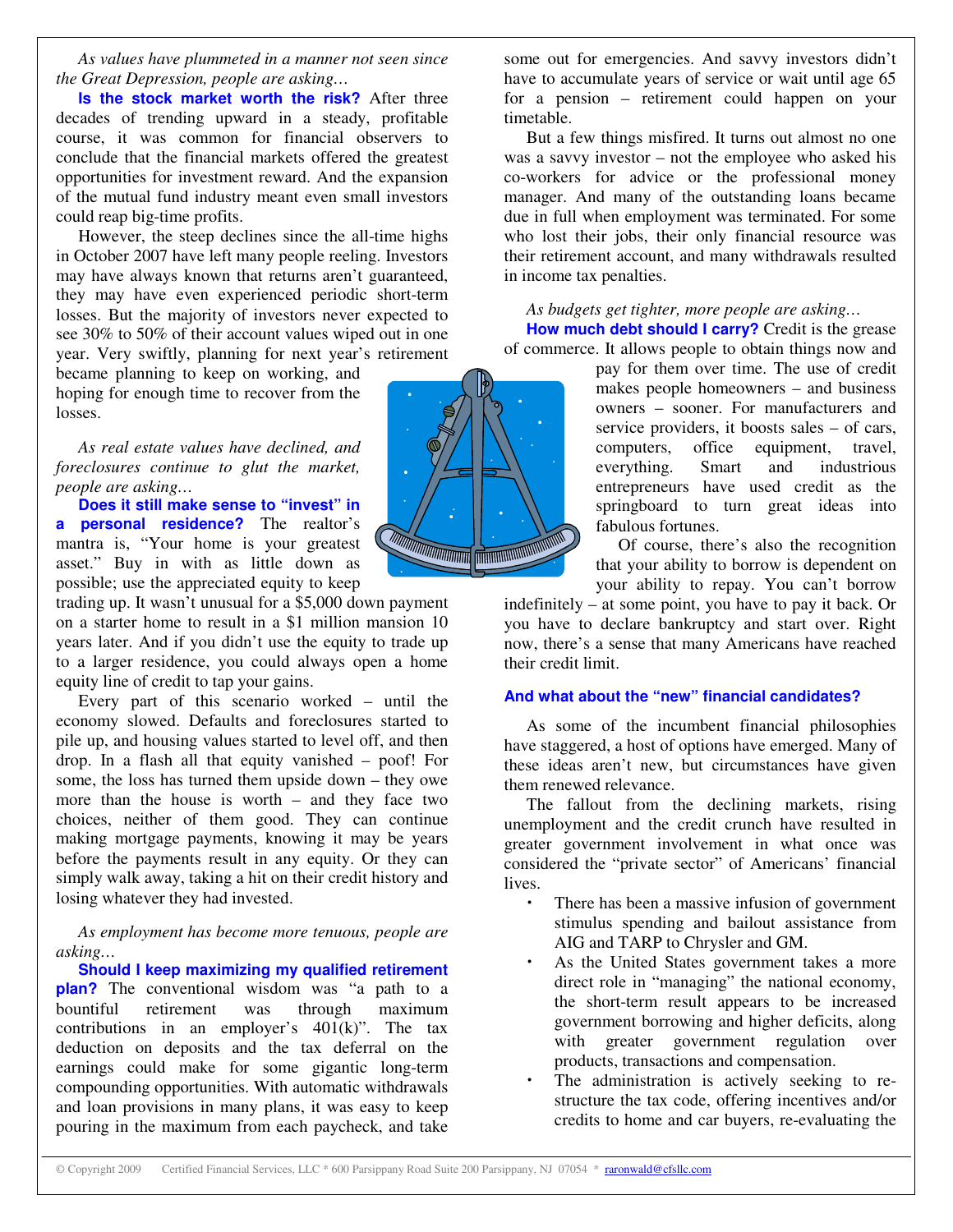estate tax and considering new "sin" taxes on items such as beer and soda pop.

 Government is also looking to reform the health care system, including a government-sponsored insurance alternative, and digitizing the medical record system.

Regardless of your political persuasion, these government initiatives represent potentially significant changes in the financial landscape – for businesses and individuals. As Jon Meacham and Evan Thomas put it in their cover article for the February 16, 2009 issue of *Newsweek*: **We Are All Socialists Now**. If that's true, what impact will it have on your financial philosophy?

#### **Is it time for a change? It depends.**

Is there a new economic paradigm? Have the losses and government intervention fundamentally changed the rules and strategies for prosperity? As was mentioned at the beginning of this article, how you vote depends on your perspective.

For some people, nothing has changed, even with all the apparent economic turmoil. A value investor probably still sees great opportunities in the stock market. A person looking for a home might find fantastic bargains among foreclosures. And a true free-market libertarian already felt the United States economy was essentially socialist – the only difference was the degree.

For others, the events of the past 18 months are forcing them to re-evaluate their approach to financial decisions. A June 2, 2009 *Wall Street Journal* article titled "Americans Get Even Thriftier as Fears Persist" begins with "Americans are saving more of their paychecks than at any time since February 1995." "New Horizon, New Behavior," a survey from *Barclay's Wealth* released on June 15, 2009, reported that 68% of wealthy investors are staying out of the stock market – even though 88 percent believe there are profitable opportunities – because they can't tolerate the risk of loss. As for the possibility of the United States becoming socialistic, a March 26, 2009 *Washington Post* article reported that many college graduates "now see the government as an employer of choice."

So…Even though things have changed, you can still make a strong case for staying the course – or making a change. It all depends on the financial philosophy you use to interpret the events.

#### **Times May Change, But Good Philosophies Are Timeless**

It's quite likely that many of the people who feel whip-sawed by the current economic shake-up are those who believed that financial conditions were static – what was happening now would continue in the future. They saw the stock and real estate markets always going up,



# Here's a quick quiz on a financial concept. Do you know the answer?

"Adjusted for inflation…"

At an intellectual level, everyone understands that inflation affects prices – the same product or service costs more because our money is worth less. But at the same time, technology and other economic factors can also have an affect on prices, which is why computers and other electronic technology devices seem to get cheaper all the time, even with monetary inflation. So it can be hard to tell if the things we buy are really more expensive than they used to be.

This is why economists have developed the idea of adjusting for inflation. By taking the price for a similar commodity from the past and adjusting that number for inflation, it provides a method for comparing prices from different eras.

Question: According to the GasBuddy website (www.gas buddy.com) the average price for a gallon of gasoline in the United States on June 25, 2009 was \$2.63. Adjusting for inflation, how does this price compare to the average price in 1979?

- a. higher
- lower
- c. about the same

*(Answer on Page 6)*

their employment conditions stable, and their access to credit infinite. If so, that was a faulty interpretation.

Financial history is full of ups and downs. While the events of the past 18 months have been somewhat unusual in their severity, they are not uncommon; in fact, the peaks and valleys occur regularly.

One of the characteristics of a good financial philosophy is that it provides insight and direction to make it possible to thrive in *all* circumstances – not just the particular trends of the moment.

For example, people with a timeless financial philosophy:

- **Have guidelines for their participation in the stock market or other investment opportunities**. This doesn't mean the guidelines are guarantees. Rather, it means there is recognition (and preparation) for what can happen, both positive and negative.
- **Understand the psychological value and true financial costs of home ownership.** Besides price of the home and size of the mortgage, owning a home consists of other benefits and liabilities. There may be tax deductions to consider, as well as overhead costs like insurance and property taxes. Profitable home ownership takes all these issues into account.
- **Know when borrowing can multiply their wealth – and when it should be avoided**. Just like a home is more than the price and the mortgage, borrowing is more than the interest and length of term. It depends on whether the borrowing is for emergencies or wealth-building. And even those who are debt-free and not currently looking to borrow should be sure they have access to credit.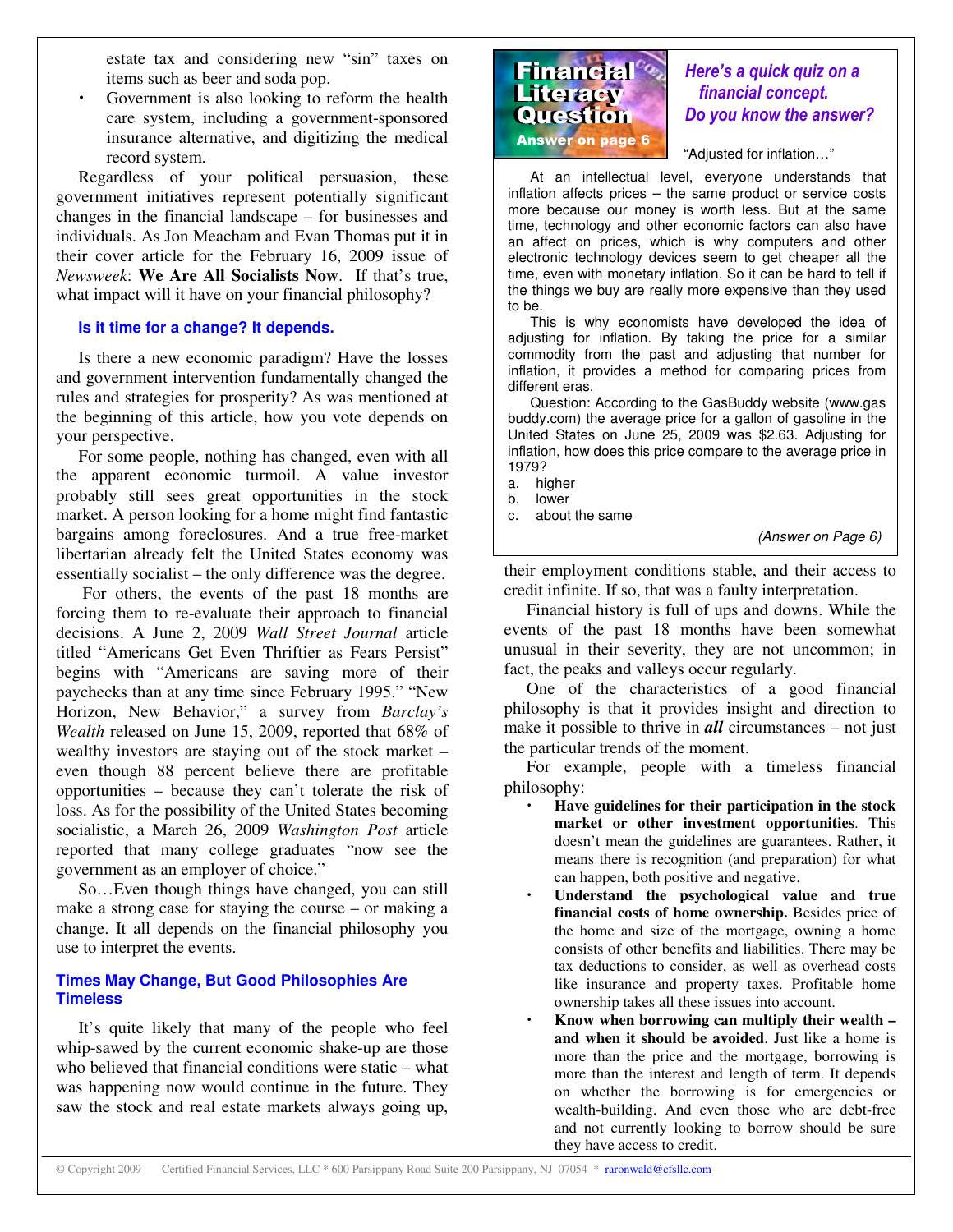**Balance their retirement savings against emergency and liquidity needs**. Much of the hype of qualified retirement plans was built on "Plan A" premises – where everything goes exactly as planned. But history shows there's often a need for a Plan B.

If the events of the past 18 months have undone your financial progress, now is a good time to evaluate whether you would be better served by an adjustment in your financial philosophy. Not only that, it might also be a good time to ask the same questions of the financial professionals you've asked to help you with your financial programs, and see if their financial philosophies are ones that work – and are in line with yours.

- **ARE YOUR FINANCIAL PHILOSOPHIES TIMELESS?**
- **HAVE THEY WITHSTOOD THE UPS AND DOWNS THAT ARE CHARACTERISTIC OF ECONOMIC CYCLES?**
- **ARE THEY DESIGNED TO SUCCEED UNDER ALL TYPES OF ECONOMIC CONDITIONS?**

# **STATISTICS: Full of Sound and Fury, Signifying…What?**

**Is this a Bull or Bear Market?** *It Depends on Your Perspective*



The Standard & Poor's 500 stock market index is a mathematical calculation of the collective value of selected U.S. stocks. On March 9, 2009 the Standard & Poor's 500 Index closed at 676.53, its lowest closing value in well over a decade. On June 15, the same stock index finished at 923.72, a 36.5 percent increase in a little

more than three months. Since financial analysts often identify a bull market as one in which values rise more than 20 percent over a previous low, the recent run-up certainly seems to qualify as good news for stock market investors. Except…

As the retirement planning website dshort.com succinctly reported on June 15, 2009, "The S&P 500 is 36% above the March 9th low, but 41.2% below the October 2007 high." A bear market is usually identified as one where values are 20 percent below a previous low.

So is it a bull market or still a bear? **Yes.**

Which means…it may be a secular bear market.

A "secular market" is defined as one where the longterm trend is up or down (i.e., bull or bear), but punctuated by periods of significant counter-trends. A secular bull market will include some bearish periods, a secular bear market will still have some bullish moments.

According to investopedia.com, secular market trends since 1900 have lasted from 5 to 25 years. During this time there have been three secular bull markets and three secular bear markets. The last secular market was a bull – the long-term trend was upward – and began in 1983. When did the bullish trend end? It depends on your perspective. Some sources will say 2000, others point to 2007. One of the characteristics of secular trends is that it takes awhile to identify them.

*An Analysis of Secular Bear Markets and Secular Bull Markets since 1900*, issued by amateur-investor.net in June 2009, identifies the secular bull and bear markets using S&P 500 data. But the time period from 2000 forward ends with a "?"; in other words, after nine years there's still no conclusion on whether the long-term trend is up or down.

Statistics may accurately represent historical events, but still need a framework in which to interpret them in order to be useful. The perspective matters as much as the math.

# **BANKRUPTCY: Proceed with Caution**

Rebecca Wilder, the pen name for an "economist working in the financial services industry in Boston, MA," had this headline in a December 28, 2009 newsneconomics.com article.

"The Hottest Trend in 2009: Declaring Bankruptcy"

Jane Bryant Quinn kicked off the New Year with these comments in the January 12, 2009 issue of *Newsweek*:

#### **"Go bankrupt in 2009. If you're reaching the end of your rope, don't try to hold on. Save what you can."**

Either these commentators know their stuff, or a lot of people are following their advice. A June 3, 2009 *USA Today* article reported that consumer and commercial bankruptcy filings are on a pace to "reach a stunning 1.5 million this year, according to a report from Automated Access to Court Electronic Records…In May, the number of bankruptcy filings reached 6,020 a day, up from 5,854 in April."

This is sobering information, especially in light of legislative reforms enacted in 2005 that made it more difficult to use bankruptcy as a legal procedure to erase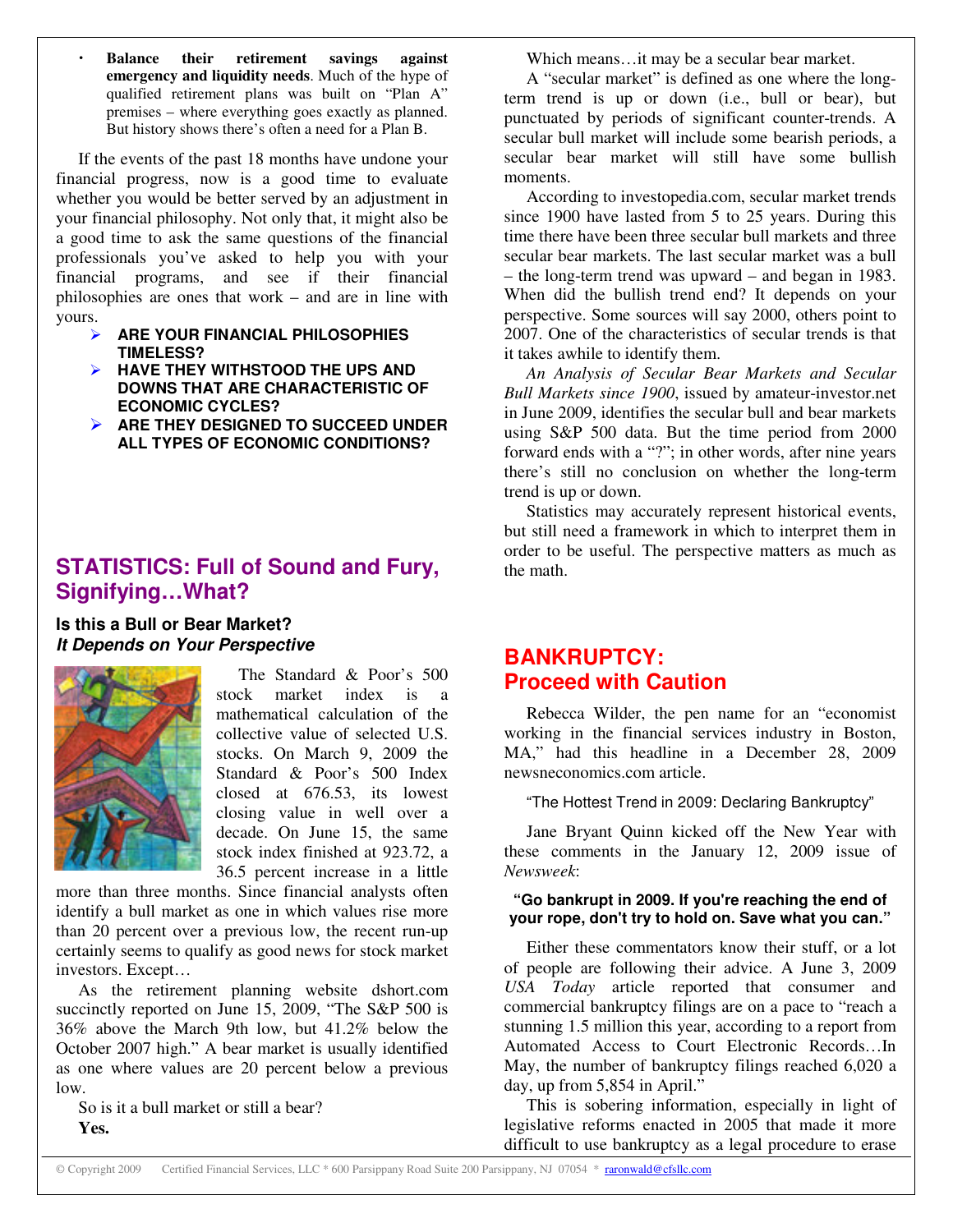debts. And while most of the increase in filings is due to the financial distress inflicted by a struggling economy, a change in attitude may also be a factor.

Some may now see bankruptcy as a pre-emptive measure rather than an act of last resort. Quoting Bryant: *"The right time to go bankrupt is when you're financially stuck but still have assets to protect."* As more people file for bankruptcy, the social stigma diminishes, individuals are taking a closer look at the legal and financial merits of a bankruptcy filing.

## **An Overview of Bankruptcy**

Bankruptcy has a long history, going back to ancient times, because there have always been people who find themselves unable to pay their debts. While not an ideal solution, the process of bankruptcy provides a structure for resolving this dilemma, for both debtors and creditors.

The word bankruptcy comes from the Latin *bancus*, the tradesman's counter, and *ruptus*, broken. (In Rome at the time of the Caesars, a merchant or tradesman unable to pay his debts would have his bench in the market place either broken or removed by a court-appointed official, who would then auction off the bankrupt person's property to the highest bidder.)

The first English bankruptcy law was passed in England in the late 1500s during the rein of Henry VIII, and provided the foundation for basis for bankruptcy laws in the United States. Under both Roman and English law, bankruptcy was not something an individual chose; rather it was forced upon them by their creditors. Besides the seizing of assets, creditors could continue to demand repayment of all outstanding debts. If the debtor failed to repay, some laws allowed for imprisonment and even physical punishment.

Today, there are two basic forms of court-authorized bankruptcy: liquidation or reorganization. In the US, liquidation is known as Chapter 7 Bankruptcy, which refers to the chapter of the bankruptcy law that allows your assets to be sold off. Reorganization bankruptcies can fall under Chapters 11, 12 and 13, with 13 applying to most individuals. Chrysler and General Motors both filed under Chapter 11. When you file for bankruptcy, the court prohibits your creditors from taking action to collect debts without the approval of the court.

# **Chapter 7 – Liquidation**

In a liquidation bankruptcy, you put your personal property in the hands of the bankruptcy court, which sells it and uses the proceeds to pay your debts (or as much of your debt as possible). Once the process is

completed, old creditors have no further claim of payment, but the bankruptcy stays on your credit history for 10 years, which may result in restriction or denial if you attempt to borrow money during that time.

Under the new law passed in 2005, you may not have the choice of filing a Chapter 7 liquidation bankruptcy. If your income exceeds the median income for the same size family in your state you must submit to a bankruptcy means assessment. This test essentially establishes a budget for you, based on a minimum standard of living. If after imposing this budget, the court believes that you have \$100 or more per month in disposable income that you could apply towards your debt repayment, you may be pushed into a repayment plan under Chapter 13 instead of qualifying for Chapter 7.

### **Chapter 11, 12 or 13 – Reorganization**

In any reorganization bankruptcy, the filer submits a repayment proposal to the bankruptcy court. Payment plans usually cover three to five years, and not all debts receive equal treatment. The law requires that some debts must be repaid in full, while others may require a percentage, and some may not be repaid at all.

There are some debts that cannot be discharged or "forgiven." These include debts you forget to list in your bankruptcy papers, child support and alimony, most student loans, fines and penalties as a result of breaking the law, tax debts, and judgments for personal injury or death caused by driving while intoxicated

During the repayment period, the court will place restrictions on how you can spend money. In many cases, wages will be garnished by a trustee of the court, who will make the payments to your creditors.

Provided you make your payments as promised, it is possible that creditors will grant you credit at the end of the repayment period. But the bankruptcy will stay on your credit history for six years.

# **Asset Protection in Bankruptcy**

Bankruptcy laws allow filers to exempt certain types of assets from liquidation for settlement with their creditors. Typical exemptions include homesteads or personal residences, qualified retirement accounts, college saving accounts and some types of trusts. These exemptions are designed to keep filers from losing everything, but often create some potential ethical and legal challenges – with significant adverse financial consequences if abused.

Federal government allows each state to determine which assets are exempt, and there can be quite a

Bankruptcy is a complex legal process. **For anyone contemplating bankruptcy, you should not proceed unless you have retained professional legal assistance.** (Our firm does not offer legal or tax advice.)

© Copyright 2009 Certified Financial Services, LLC \* 600 Parsippany Road Suite 200 Parsippany, NJ 07054 \* raronwald@cfsllc.com